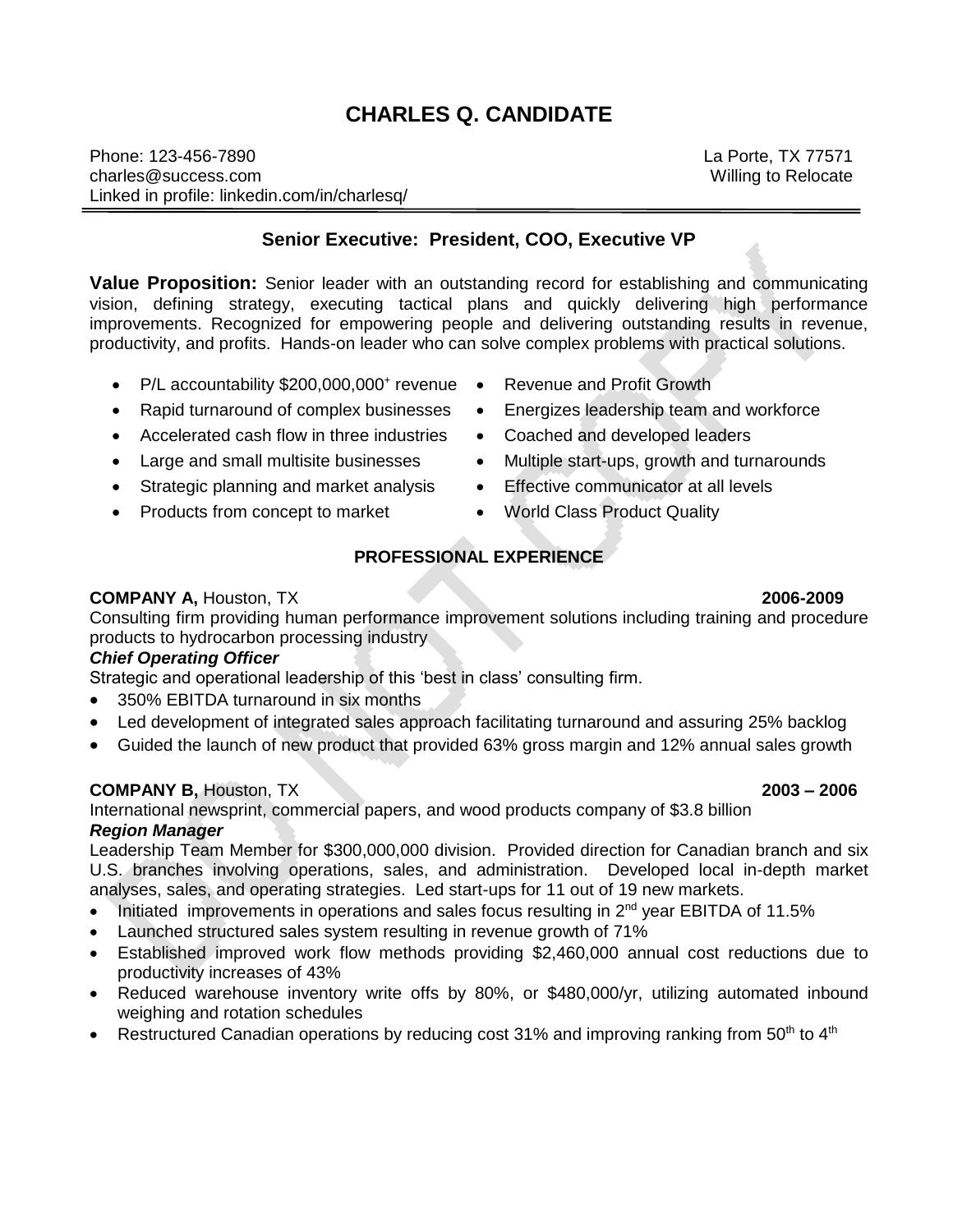# **CHARLES Q. CANDIDATE PAGE 2**

# **COMPANY C,** Dallas, TX **1999 – 2003**

# Early stage, high tech company providing ultra high-speed laser telecommunications products *SVP & COO*

Led business plan rewrite, investment funding, and product-to-market phases for full concept implementation. Developed market analysis, competitive model, pricing, and product launches. Resulted in breakthrough products with highest speed, lowest cost, and high gross margin. Major accounts included American Airlines, EDS, SBC, and corporate/medical/educational campuses.

- Raised \$4,600,000 of "angel funding" from comprehensive business plan for US market rollout
- Created within 6 months, largest US Free Space Optics industry sales force and installation network with no increase in operating costs
- Managed cost achieving 60<sup>+</sup>% gross margin and the lowest cost industry product

# **COMPANY D,** Dallas, TX **1996 – 1999**

\$120M private equity venture focused on consolidation and integration of glass, plastics, and aluminum materials supply businesses in U.S., Canada, and Europe

### *Vice President, North America*

Recruited by E. M. Warburg, Pincus & Co**.,** to lead turnaround and development of \$20,000,000 North American glass business activities of NexCycle in anticipation of IPO. Provided overall company direction through Division Management Leadership Team. Led strategic and daily management of marketing, sales, and operations for five branches.

- 59% profit increase and 72% sales growth in first nine months resulting from introduction of statistical process controls
- Led customer relations approach resulting in "world class" customer rating of product quality
- Developed new PVB business segment with 30% gross margin

# **COMPANY E,** Chicago, IL **1989 - 1996**

\$18 billion international fully integrated beer, container manufacturer, and entertainment company **Director, Glass Business Unit** 1994 - 1996 **Region Manager** 1992 - 1993 *Manager, Operations* 1989 - 1992

Developed strategic direction through senior management leadership team. Led organization of 250<sup>+</sup> employees producing \$240,000,000 in sales. Produced industry leading margins, profits, market share, and product quality. Refocused strategic and daily management for marketing, sales, labor relations, operations, and corporate support groups for nine regional sales managers and five plants. Due to consistently exceeding expectations promoted to lead strategic development of glass business.

- Turned around quality problems in unprofitable glass business providing CFROGI of 8%
- Refocused sales group resulting in aluminum market share growth from 29% to 34%
- Led multifunctional 6 member team to engineer a "Profit by Customer" system providing "real time" costs, pricing, and profit data and a 22% margin improvement
- Grew profits by \$2,600,000 while prices were contracting

# **COMPANY F,** Richmond, VA **1985 - 1988**

California based building maintenance franchising system over 100 franchises in the United States *Owner*

Purchased a building maintenance franchise for the Richmond, Virginia metro area.

- Ranked sixth out of 100+ franchises in this national organization within the first 18 months
- 92% excellent ratings on quarterly customer evaluations of services
- Operating profits were 32% of sales in what is generally considered a low margin industry
- Designed and developed "Train the Trainer", which was adopted nationwide by the franchise